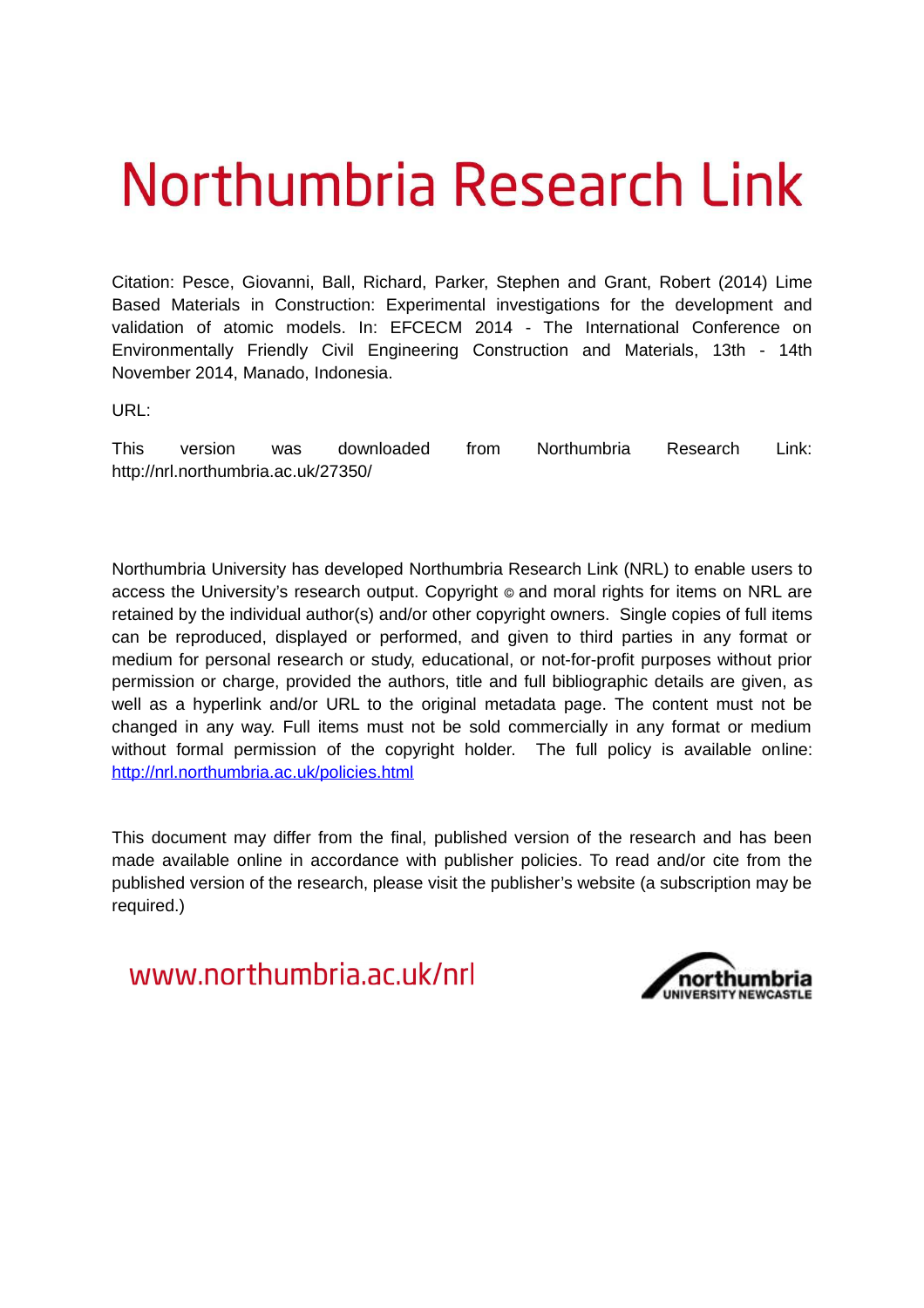

## **LIME BASED MATERIALS IN CONSTRUCTION Experimental investigations for the development and validation of atomistic models**

R. J. Ball<sup>1</sup>, G. L. Pesce<sup>2</sup>, S. C. Parker $^3$  and R. J. Grant $^4$ 

<sup>1,2</sup> University of Bath, Dept. of Architecutre and Civil Engineering, Bath, UK 3,4 University of Bath, Dept. of Chemistry, Bath, UK e-mail: r.j.ball@bath.ac.uk, g.l.a.pesce@bath.ac.uk, s.c.parker@bath.ac.uk, r.j.grant@bath.ac.uk

### **ABSTRACT**

Recent advances in computing power make atomistic modelling a viable approach for the study of complex chemical processes in a variety of applications. Atomistic modelling has, thus, the potential to explain some of the mechanisms of the most complex reactions occurring in construction materials such as carbonation of hydrates and the decomposition of carbonates. The research described in this paper seeks to highlight the potential of atomistic modelling applied to the materials used in the construction industry by investigating the decomposition process of dolomite. The paper, in particular, describes the results of experimental investigations that will be used to design and validate computational models. Studies undertaken using thermal gravimetric analysis, X-ray diffraction and Raman spectroscopy suggest that dolomite decomposes through the formation of Mg-rich calcite phases that, in turn, decompose forming lime and periclase. Results suggest that the view held by some researchers which describe the decomposition of dolomite through the formation of both, Ca and Mg carbonates as intermediate compounds may not be completely accurate and consequently, this process can be disregarded in developing the computational models.

**KEYWORDS:** Lime, Dolomitic lime, Dolomite, TGA, XRD, Raman spectroscopy, Mgcalcite

### **1 INTRODUCTION**

A growing demand for low-carbon/energy materials and a move away from a reliance on cement-based binders in construction is a key future challenge. The research described in this paper seeks to address this through the development of advanced lime-based materials. This is particularly relevant as the Department of Energy and Climate Change, United Kingdom reports that the country is now committed to reducing its anthropogenic carbon dioxide gas emissions by at least 80% by 2050 relative to 1990 levels.

Lime is of traditional importance for construction, especially in new-build and conservation sectors and is enjoying renewed interest as an essential component in many emerging low carbon building technologies (Hansen et al., 2003) as it has the natural ability to sequester carbon dioxide  $(CO<sub>2</sub>)$  through carbonation.

Use of lime in the modern construction industry, however, is somewhat limited by the relatively slow carbonation time especially when used as thick layers of mortar and render. This partly explains why it was largely replaced by faster setting cement based materials.

Despite this limitation, lime has many advantages over cement, such as a higher permeability to water vapour (hence reduced damp problems), the ability to absorb a high degree of deformation before breakage, self-healing characteristics (autogeneous healing) and mild antiseptic properties against fungal growth.

These characteristics can be easily observed in both, practical evidence (e.g. historic buildings) and scientific literature. A practical example of the ability of lime based mortars to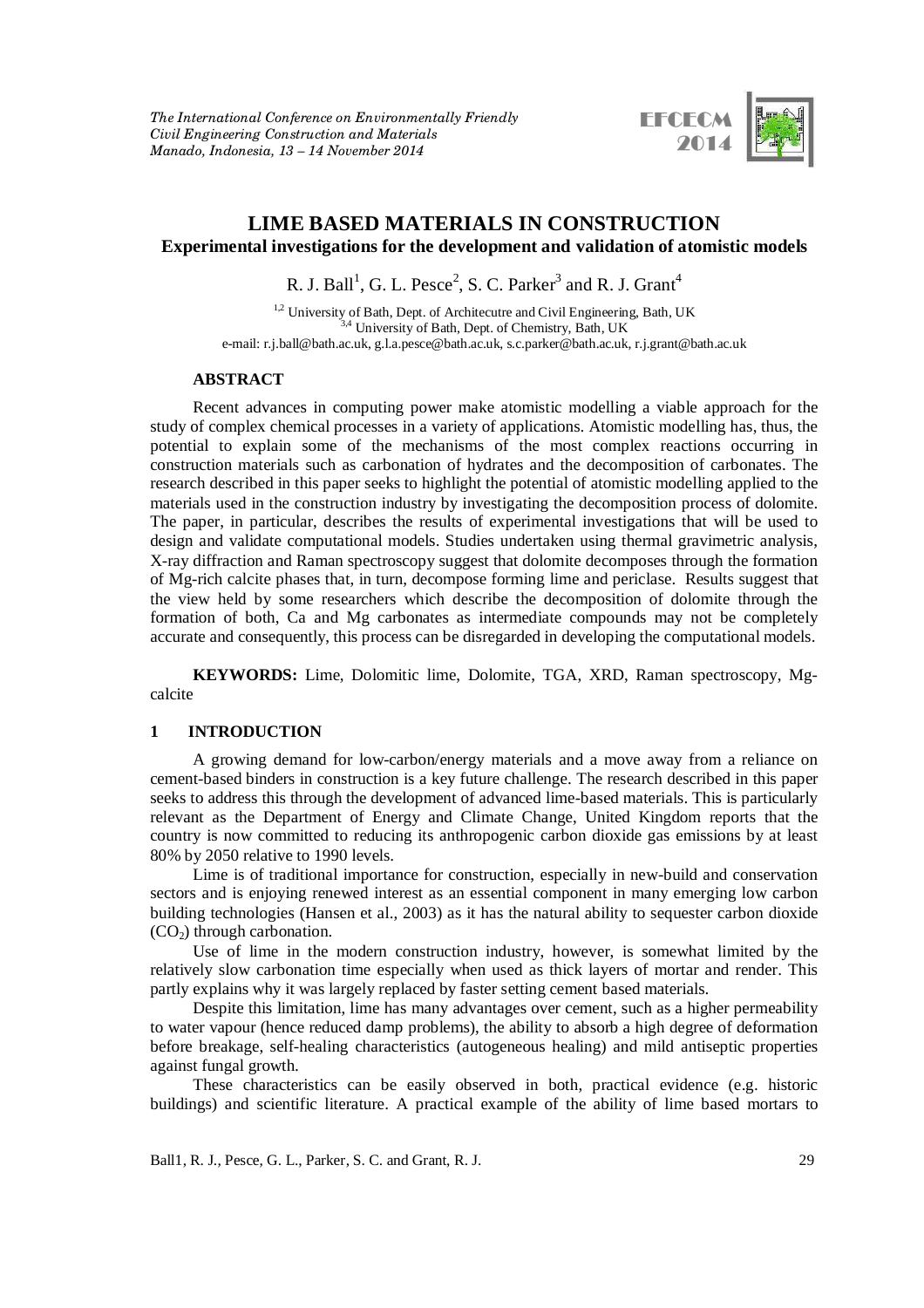absorb a high degree of deformation before breakage is illustrated by the omission of thermal expansion joints in lime built structures, such as St. Pancras station where the facade is over 100m in length.

More recently, research carried out by Ball et al. (2009) clearly illustrates an enhanced ability of lime to accommodate movement in cement, hybrid and lime samples with aggregate of identical particle size distribution. According to these results, for movement to occur, bonds within the binding phase or at the binding phase/aggregate interface must be broken. On an atomistic scale this can be described as a dissolution and precipitation process on the crystal surfaces and cracking within the crystal.

Within this case, atomistic modelling can help in distinguishing between the underlying dissolution and precipitation mechanisms of calcite and how these two processes may be modified by doping the initial carbonates. The atomistic models that can be developed based on these experimental findings can facilitate the engineering of new lime materials with modified cation compositions and, consequently, with improved movement properties.

From a more general point of view, an understanding of carbonation and de-carbonation at an atomistic scale will deepen the current theoretical understanding of the production processes of lime based materials and will help identify methods of improving the carbonation rate of lime in building construction and associated applications. Recent studies, for instance, have already highlighted the importance of crystal morphology on the chemical behaviour of calcium hydroxide during carbonation (Van Balen et al., 1994; Van Balen et al., 2005). Preliminary atomistic modelling on theoretically perfect structures yields carbonation energies of 240 (i.e. endothermic) and -11 kJ/mol for the {100} side face and (001) top face of portlandite. These results are in agreement with experimental observations from real building materials: figure 1a shows portlandite plates in a lime/cement/sand mortar preferentially carbonating on their {100} side faces. Etching on the {100} faces of a portlandite crystal that highlight their reactivity is shown in figure 1b, while preliminary studies with atomic force microscopy (AFM; figure 1c) show carbonate formation on the (001) surface of a nanolime crystal following sensitisation by scratching.



**Figure 1 - (a) Portlandite crystals in a lime/cement mortar showing preferential reaction on the {100} faces (image courtesy of Stella Kioy, Department of Architecture and Civil Engineering, University of Bath, UK), (b) Laboratory grown Portlandite crystal showing preferential etching on the {100} faces (image courtesy of Graham Griffiths, Interface Analysis Centre, University of Bristol, Bristol, UK), (c) AFM image showing carbonate formation on (001) faces following sensitisation by scratching**

Results presented in this paper, investigate the decomposition process of naturally occurring dolomite (containing equal amounts of calcium and magnesium) for the production of lime. The study of lime containing group II metals is particularly timely considering the renewed interest of the building industry in dolomitic lime. The enhanced performance of this binder compared to pure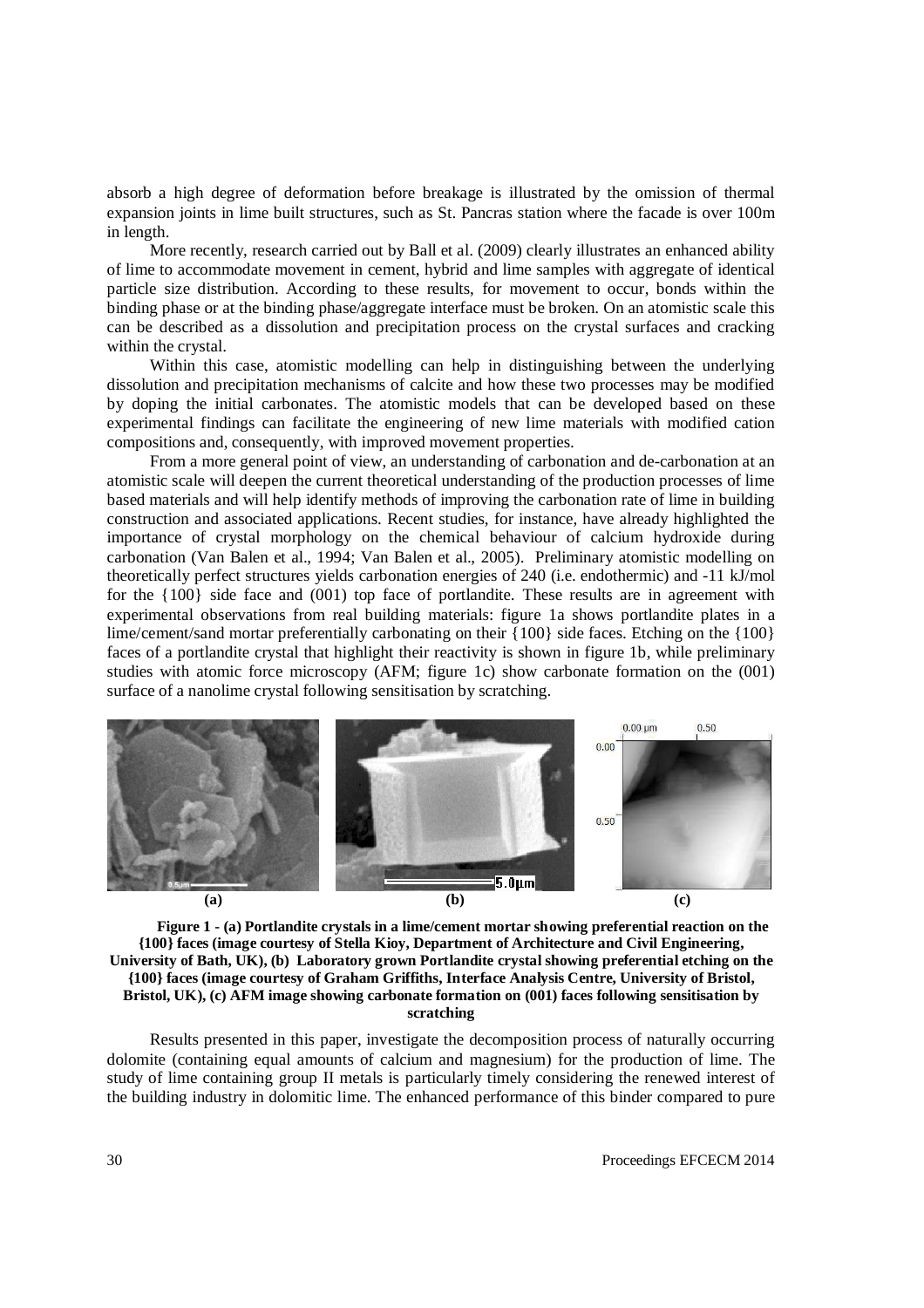calcic lime has already been documented previously (Allen et al., 2008; Beruto et al., 2003a; Beruto et al. 2003b). The medieval mosaics in St Mark's Basilica in Venice, for instance, are bonded with dolomitic lime mortars containing magnesium. Under mechanical testing these show superior strength development and performance compared to a non-dolomitic equivalent (Figure 2a).

Preliminary atomic simulations of elastic moduli in lime containing both, calcium and magnesium, showed a correlation with data, figure 2b, provided the magnesium and calcium ions are adjacent. However the mixed cation lime structure employed in this instance is a checkerboard arrangement, figure 2c, and likely to be an over simplification which could be improved by reference to physical measurements derived from a more detailed approach.



**Figure 2 - (a) Enhanced performance of magnesium lime (right) compared to calcium lime (left) (b) Physical properties of limes containing different Ca to Mg cation ratios calculated using atomistic modelling, (c) Mixed cation lime structure** 

It is therefore of particular importance to know the atomic ordering in dolomitic limes, for instance, whether calcium and magnesium ions are mixed or phase separated. This knowledge will facilitate the reproduction these arrangements in atomistic models which, in turn, will allow study of the role of defects such as substitute group II metal ions.

Once the model will be available, in fact, atomistic computational studies based upon classical potential modelling can give insight into the surface energies of different phases allowing particle morphologies to be generated and compared with experiment. Once validated, the models can then be used to estimate dissolution energies to determine likely pathways for dissolution. These can then be examined in more detail using more costly quantum techniques which allow the study of reactions. Additionally coarse grained techniques can be applied to particles of lime to determine the material properties of aggregates. By modelling the interactions between whole particles, far bigger systems and timescales can be accessed.

Ultimately new lime materials will be developed with enhanced reactive properties whilst retaining their beneficial material properties. The combination of experimental techniques and computational methods should prove valuable in both understanding results, determining experimental direction as well as giving insight into the design of new materials.

This paper marks the first stage in providing key data that will allow a step change in building practise by facilitating the development of atomistic models. The paper reports the initial results from a detailed study of the thermal decomposition of a naturally occurring dolomitic limestone which has been used for centuries by the construction industry. As already mentioned, these results will help support the development of atomistic models describing the formation mechanisms of calcium and magnesium oxides, lime and periclase phass that form during the thermal decomposition of dolomitic lime.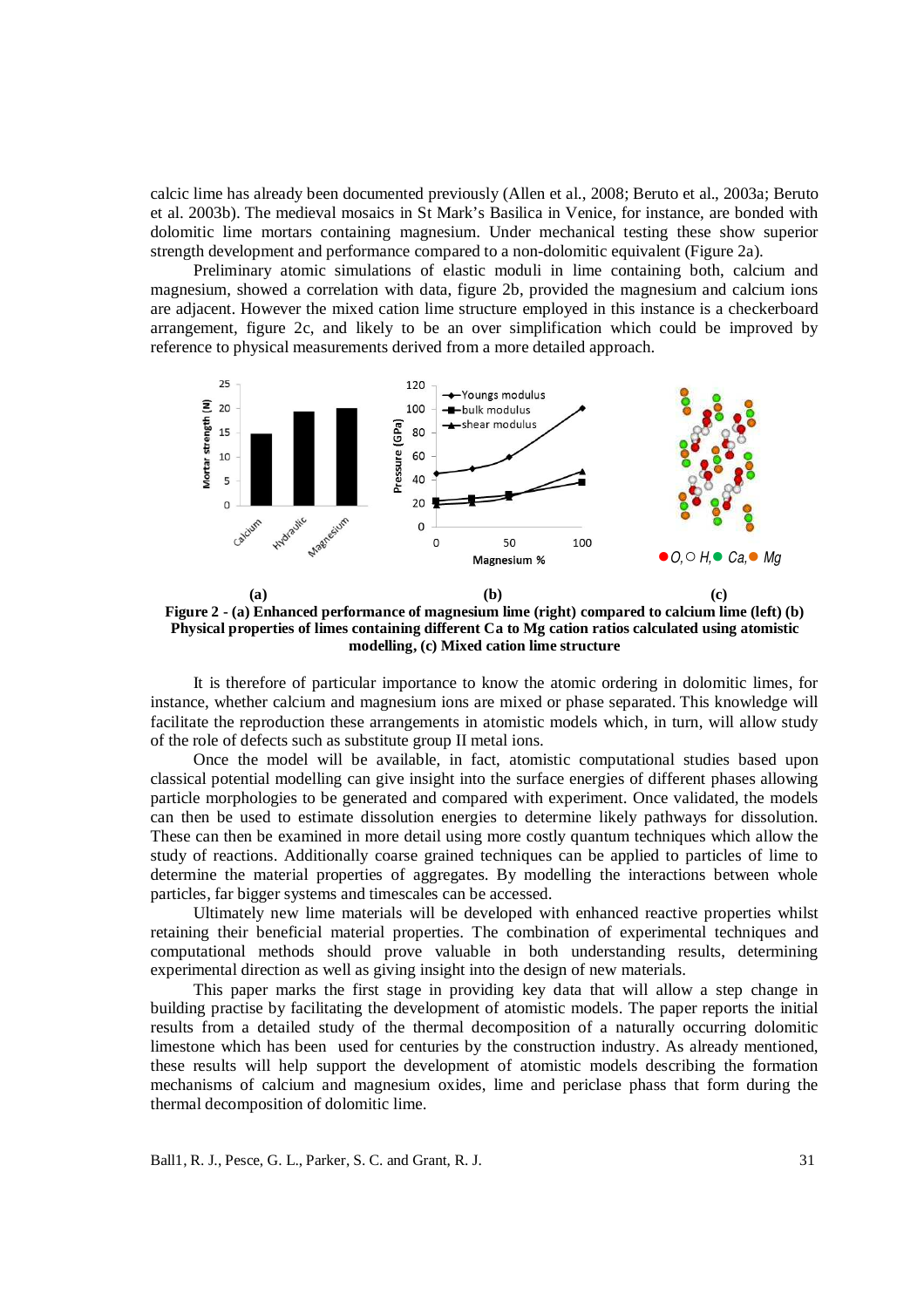#### **2 EXPERIMENTAL METHOD**

The decomposition process of dolomite was investigated using a natural dolomite sourced from a quarry near the city of Genoa (Italy, southern Europe). This stone has been used for production of lime since the Middle Ages and the burnt materials formed have been used successfully over past centuries for the production of mortars and plasters (Beruto et al., 2003a; Beruto et al., 2003b). Material characterization was carried out by X-ray diffraction (XRD), Raman spectroscopy and thermo gravimetric/differential thermal analysis (TG-DTA).



**Figure 3 – XRD pattern of the natural dolomite used in the tests** 

Samples for XRD and Raman tests were prepared in a thermo-balance SETARAM for TG/DTA analysis model TGA 92\_1750 with a 1600ºC module. Tests were carried out on samples of 26.1±0.1mg using a dynamic regime, with a heating rate of 5ºC/min and a cooling rate of 20ºC/min. All tests ended at a temperature of about 80ºC in order to minimize water condensation on the sample particles and, thus, prevent carbonation while the samples were moved to a different laboratory for the subsequent analyses. During the decompositions, air gas was fluxed inside the furnace (internal pressure 150KPa) in order to optimize the heat distribution and to promote the  $CO<sub>2</sub>$  removal from the crucible reproducing in this manner conditions similar to those existing inside traditional lime kilns.

Samples were prepared by firstly crushing the stone with a hammer and, then, the fragments obtained were finely powdered with a ceramic mortar and pestle. The resulting powder was sieved and particles between 60 and 125 $\mu$ m were used for the analyses.

In order to study the decomposition process of dolomite, samples were decomposed at 778 and 850°C in order to investigate the mineralogical characteristics of the partly decomposed and the fully decomposed dolomite (respectively point 2 and 3 in figure 4).

XRD analyses were carried out using a Bruker D8-Advance X-ray diffractometer with  $CuK_a$ radiation, 2 $\theta$  with a step of 0.016° and step time of 269s between 10° and 70°.

Raman spectra were acquired using a Renishaw inVia Raman Microscope. The system was equipped with lasers operating at wavelengths of 582 and 785 nm. The analyses were performed by focusing the laser with objective magnification 50x. Laser power was reduced to 50% whereas the acquisition time was set at 3s for each of the 3 accumulations acquired. Each spectrum was taken over the wavenumber range 100–3200cm−1. Prior to the analysis, the spectrometer was calibrated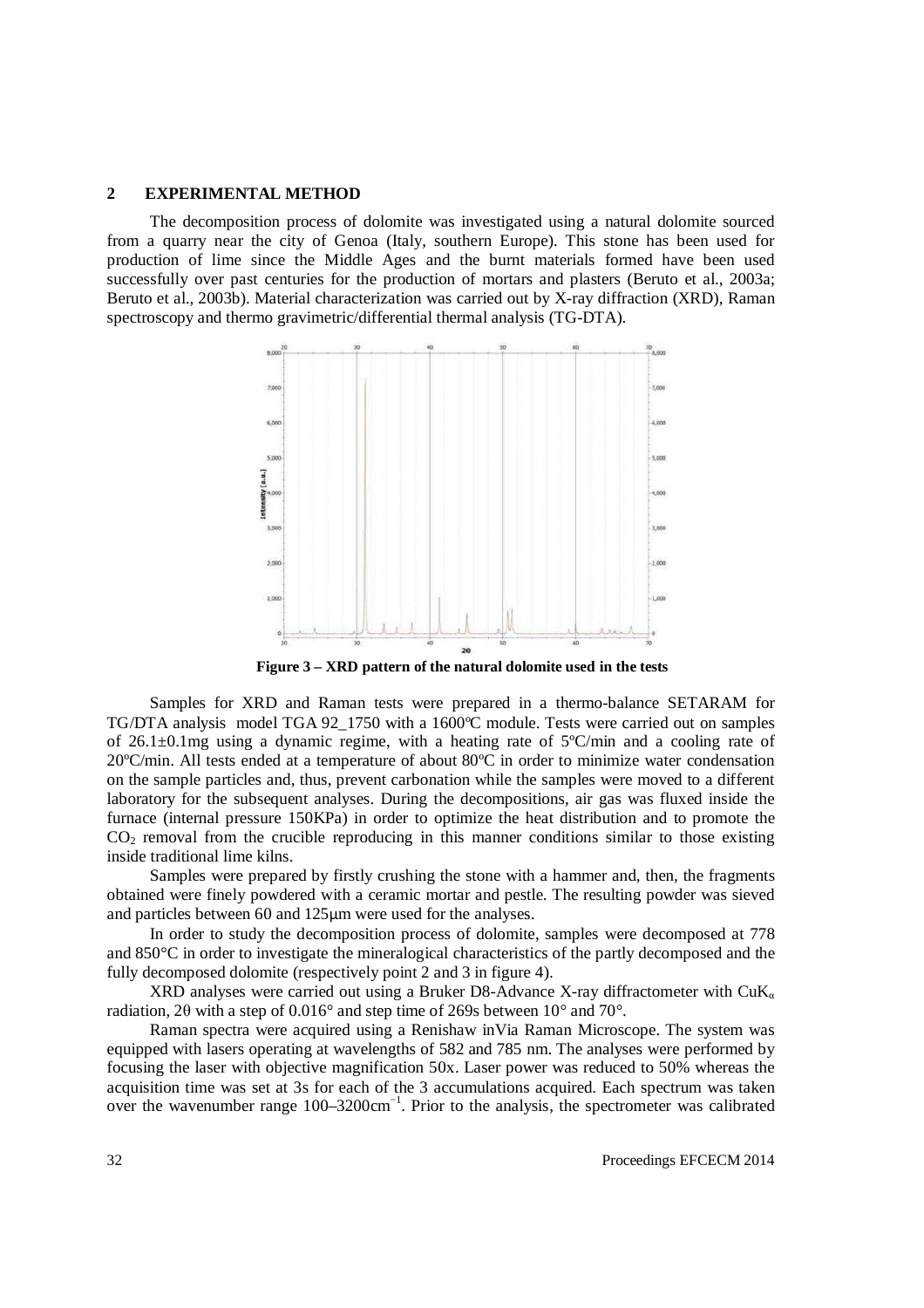using a monocrystalline silicon standard specimen. Peak fitting and deconvolution of Raman spectra was performed using Reinshaw WiRe 4.0 software.



**Figure 4 – Thermo-gravimetric analysis and differential thermal analysis of the natural dolomite used during the tests. Point 1, 2 and 3 represent the decomposition temperatures of the analyzed samples** 



**Figure 5 – Comparison of a typical Raman spectrum of natural dolomite from Genoa (Italy) with that of a natural Dolomite from Bruck an der Mur (Austria).** 

Ball1, R. J., Pesce, G. L., Parker, S. C. and Grant, R. J. 33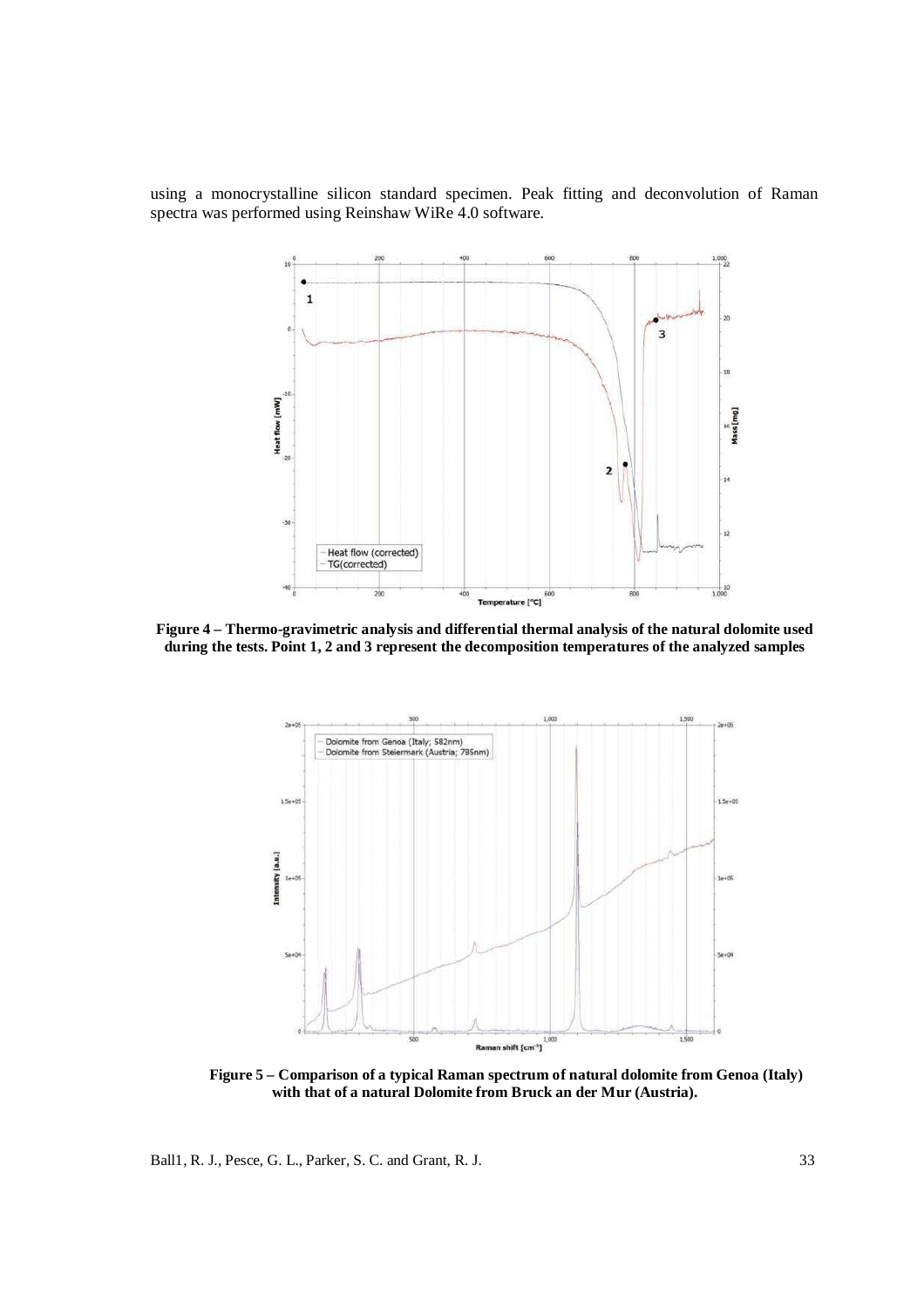#### **3 RESULTS**



**Figure 6 – XRD analyses of as-received (spectrum 1), partly-decomposed (spectrum 2, decomposition temperature 778°C) and fully-decomposed dolomite (spectrum 3, decomposition temperature 850°C). The Miller indices corresponding to the diffracting planes (***hkl***) are indicated for the main peaks. Dolomite peaks are denoted by the letter "D", calcite peaks with the letter "C", lime peaks with the letter "L" and pericalse peaks with the letter "P".** 

Figure 3 shows the XRD pattern of the analysed samples. The spectrum shows that the crystalline phases within the stone consist mainly of dolomite and a very small amount of calcite represented by the peak around  $29.5^{\circ}$  2 $\theta$ .

Figure 4 shows the TG and the DTA analyses of dolomite decomposed in air (both lines have been plotted after removal of buoyancy effect.). TG results shows that this reaction starts at about 600°C and follows a two-stage decomposition route, although at the heating rate and environmental conditions used the end of the first stage and the beginning of the second one is detectable only by a very small shoulder at about 770°C. The beginning of the decomposition is quite slow but at about 750°C it reaches a higher speed that is maintained until the end of the process that suddenly stop at about 820°C. It is interesting to note that existence of two-stage has been associated to a specific threshold in the  $p_{CO2}$  [21], which in turn is related to the sample mass and to the atmosphere conditions (e.g. static or dynamic). Weight loss calculated for the sample is about 41.26% not far from the theoretical value of 47.73%.

The DTA analysis shows more clearly the two-stage process, with a first endothermic peak at about 768°C and a second endothermic peak at about 809°C.

Figure 5 shows a comparison of the Raman spectrum acquired for the dolomite sourced from Genoa with a sample of natural dolomite from Austria. Results highlight that the sample from Genoa mainly consists of pure dolomite.

Figure 6 shows a comparison of the XRD analyses carried out on the as-received (spectrum 1), partly-decomposed (spectrum 2) and fully decomposed dolomite (spectrum 3) within the 2q range 20°-70°. Results highlight formation of periclase (peaks labelled with the letter "P" in figure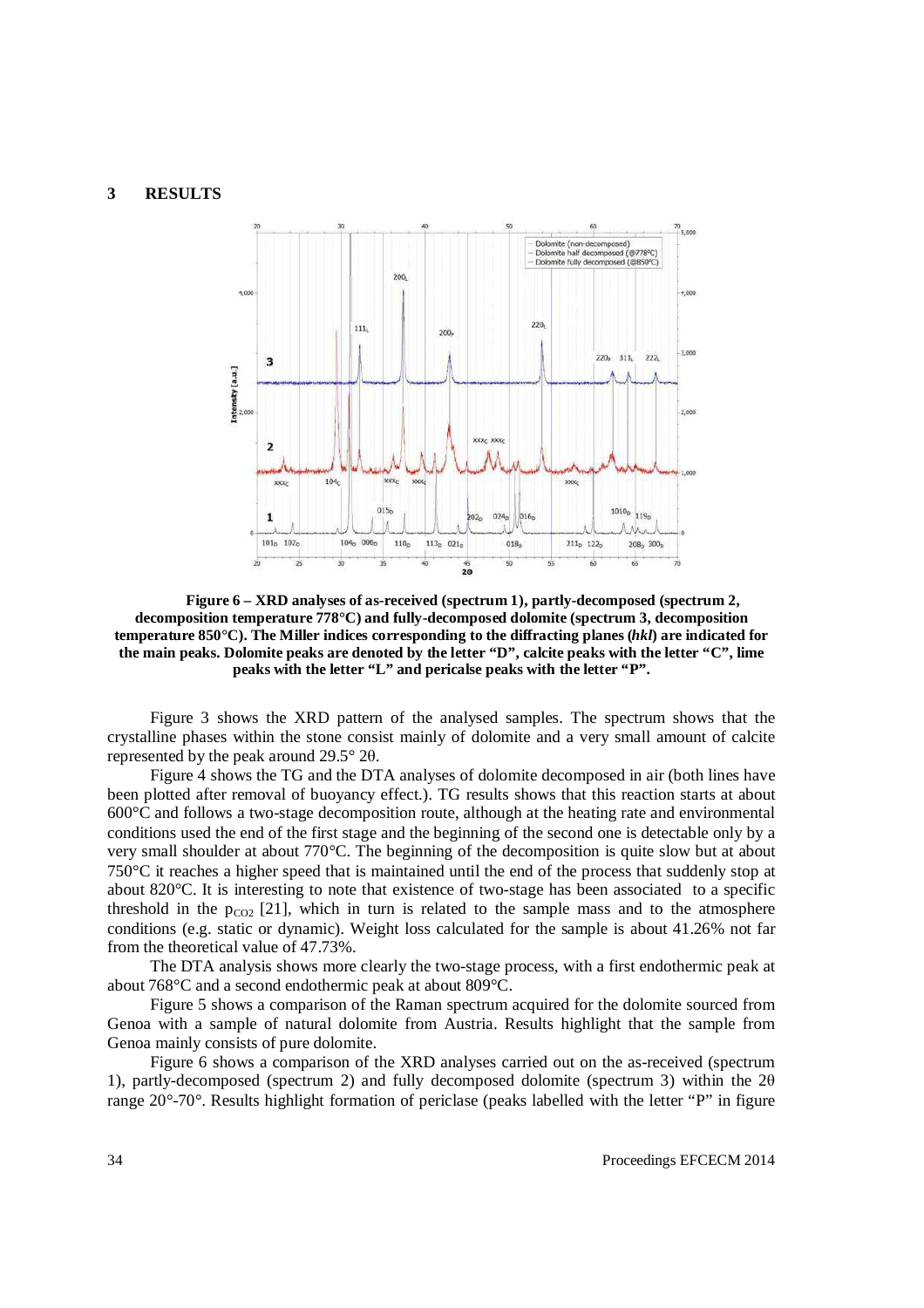6) and lime (peaks labelled with the letter "L" in figure 6) at the end of the thermal treatment (850°C). Half-decomposed dolomite shows peaks of periclase, lime, but also dolomite (peaks labelled with the letter "D") and calcite (peaks labelled with the letter "C").

#### **4 DISCUSSION**

According to the results already obtained by other researchers (Beruto et al., 2003a; Beruto et al., 2003b; Rodriguez-Navarro et al., 2012), thermal treatment of dolomite at 850°C leads to the production of two phases: lime and periclase although the main peaks of these two oxides were already visible at 778°C. This data is in agreement with the results obtained by Rodriguez-Navarro and colleagues (Rodriguez-Navarro et al., 2012) that found small and broad peaks of lime and periclase from 600°C in a powdered sample of natural dolomite.

As demonstrated by the XRD pattern of partly-decomposed dolomite (spectrum 2 in figure 6), the transition from dolomite to lime and periclase, is a complex process. At 778°C the intensity of the main dolomite peaks is reduced when compared to the initial conditions and some of the smallest peaks disappeared. Calcite is represented by the main peak at a  $2\theta$  value of approximately 29.5°. This peak was relatively broad when compared that of pure calcite and a number of the smaller peaks. Since all samples were prepared and treated in the same manner, it is unlikely that the calcite formed due to a carbonation reaction. Interestingly, Rodriguez-Navarro and colleagues attribute the main broad peak of calcite to a Mg-calcite phase that, according to these authors, becomes pure calcite at higher temperatures. This phase is located on the surface of the dolomite crystals and is believed to be produced by a re-carbonation process of impure CaO in the  $CO<sub>2</sub>$  rich environment of the crucible. While the reaction progresses, the interface between the Mg-calcite and dolomite moves from the surface toward the bulk of crystals until the complete disappearance of dolomite and, with rising temperature, until the complete decomposition of calcite. According to the same authors, in fact, the Mg-calcite phase is a transient phase that quickly transforms in pure calcite and periclase and, at higher temperature, calcite is decomposed in lime and gaseous  $CO<sub>2</sub>$ . It is important to note that, despite its reduced thickness (Rodriguez-Navarro and colleagues found a thickness of about 100nm), this layer is readily identified in our XRD spectrum due to the lowpenetrative radiation used by the diffractometer  $(CuK_a)$ .

No evidence of magnesite was identified from the analyses. The experiments reported in this paper are in agreement with those of Rodriguez-Navarro et al., (2012) and support the formation of magnesium-calcite as the intermediate phase.

#### **5 CONCLUSIONS**

The following conclusions can be drawn from the current study:-

- X-ray diffraction and Raman spectroscopy analysis demonstrated that the crystalline phases within the dolomite samples from Italy contained a very small amount of calcite.
- Thermal decomposition of the dolomite initiated around 600°C and followed a two-stage decomposition route detected by a small shoulder at 770°C. The two-stage process has been previously associated with a specific threshold in the  $p_{CO2}$
- The results suggest that atomistic models of the thermal decomposition of dolomite should be based on the formation of an intermediate magnesium rich calcite phase as opposed to formation of calcite and magnesite.